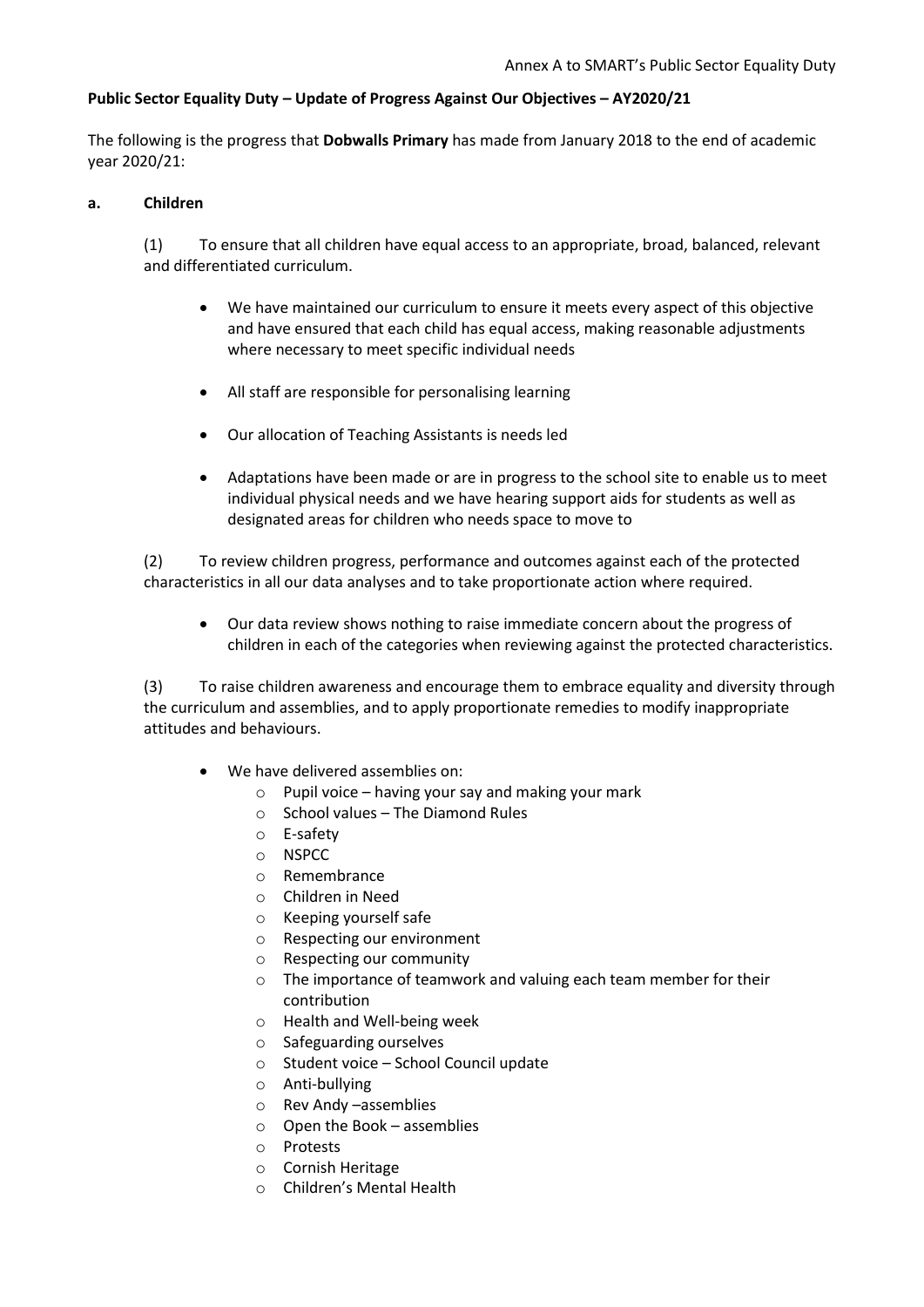- o Democracy
- Our PSHE curriculum includes:
	- $\circ$  KS1 Keeping Safe, Keeping Healthy, Relationships, Being Responsible, Feelings and Emotions, Computer Safety, Money Matters and Hazard Watch
	- o KS2 Keeping Safe, Keeping Healthy, Relationships, Being Responsible, Feelings and Emotions, Computer Safety, Hazard Watch, Growing & Changing, the Working World and a World Without Judgement
	- o Promoting British values
- As a school we offer a Total Communication Environment and Makaton is a key feature of our school
- The following number of cases of prejudice-based bullying, intimidation, discrimination, victimisation or harassment involving children were reported and investigated:
	- $\circ$  2018/19 = 0 cases
	- $\circ$  2019/20 = 1 case
	- $\circ$  2020/2021 = 0 cases

## **b. Staff**

(1) To raise awareness of our equality duty through staff training in order to embed effective practice in all of our activities so as to eliminate discrimination, harassment, victimisation and any other conduct that is prohibited by or under the Equality Act 2010 and to advance equality of opportunity/foster good relations between persons who share a relevant protected characteristic and persons who do not share it.

- We have tested and revised our job application form and supporting paperwork
- We have developed and published SMART's recruitment policy

(2) To encourage and demonstrate appropriate behaviours and take proportionate and consistent action to modify inappropriate attitudes and behaviours.

- The following number of cases of prejudice-based bullying, intimidation, discrimination, victimisation or harassment involving staff were reported and investigated:
	- $\circ$  2018/19 = no cases
	- $\circ$  2019/20 = no cases
	- $\degree$  2020/21 = no cases

## **c. Leadership**

(1) To ensure that Directors, Local Governors, Headteachers, SLT and SMART leaders at all levels apply the letter and promote the spirit of the equality duty with transparency across their areas of responsibility when undertaking their duties.

(2) To plan for and allocate appropriate and proportionate resources to deliver the equality duty, including for the provision of training and to enable reasonable adjustments, including the supply of auxiliary aids and services.